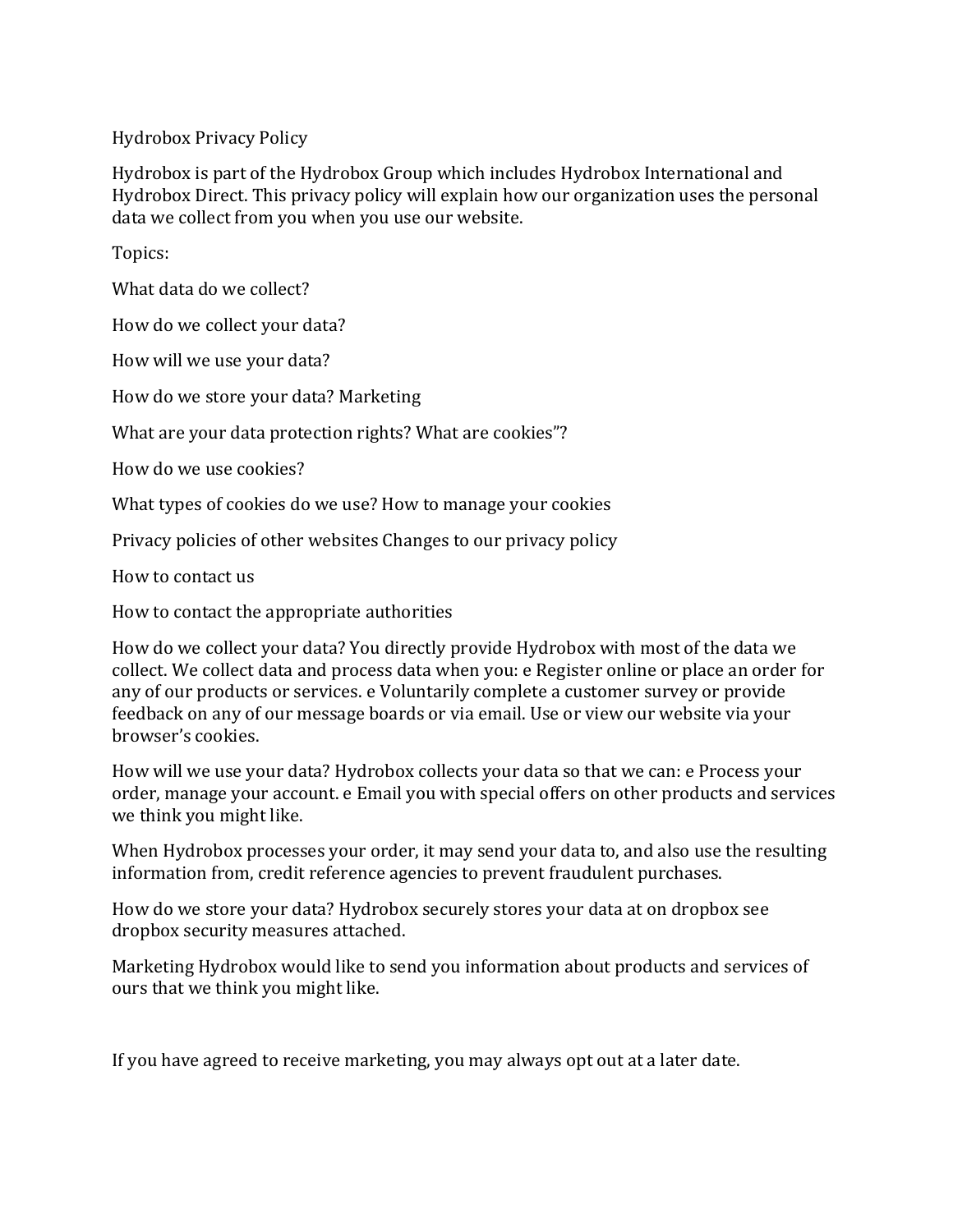You have the right at any time to stop Hydrobox from contacting you for marketing purposes or giving your data to other members of the Hydrobox Group.

What are your data protection rights'? Hydrobox would like to make sure you are fully aware of all of your data protection rights. Every user is entitled to the following:

The right to access - You have the right to request Hydrobox for copies of your personal data. We may charge you a small fee for this service.

The right to rectification - You have the right to request that Hydrobox correct any information you believe is inaccurate. You also have the right to request Hydrobox to complete information you believe is incomplete. The right to erasure  $-$  You have the right to request that Hydrobox erase your personal data, under certain conditions.

The right to restrict processing - You have the right to request that Hydrobox restrict the processing of your personal data, under certain conditions.

The right to object to processing - You have the right to object to Hydrobox's processing of your personal data, under certain conditions.

The right to data portability - You have the right to request that Hydrobox transfer the data that we have collected to another organization, or directly to you, under certain conditions.

If you make a request, we have one month to respond to you. If you would like to exercise any of these rights, please contact us at our email:

What are cookies?

Cookies are text files placed on your computer to collect standard Internet log information and visitor behavior information. When you visit our websites, we may collect information from you automatically through cookies or similar technology.

For further information, visit allaboutcookies.org.

How do we use cookies? Hydrobox uses cookies in a range of ways to improve your experience on our website, including:

Keeping you signed in

Understanding how you use our website

What types of cookies do we use? There are a number of different types of cookies, however, our website uses:

Functionality  $-$  Hydrobox uses these cookies so that we recognize you on our website and remember your previously selected preferences. These could include what language you prefer and location you are in. A mix of first-party and third-party cookies are used.

Advertising  $-$  Hydrobox uses these cookies to collect information about your visit to our website, the content you viewed, the links you followed and information about your browser, device, and your IP address. Hydrobox sometimes shares some limited aspects of